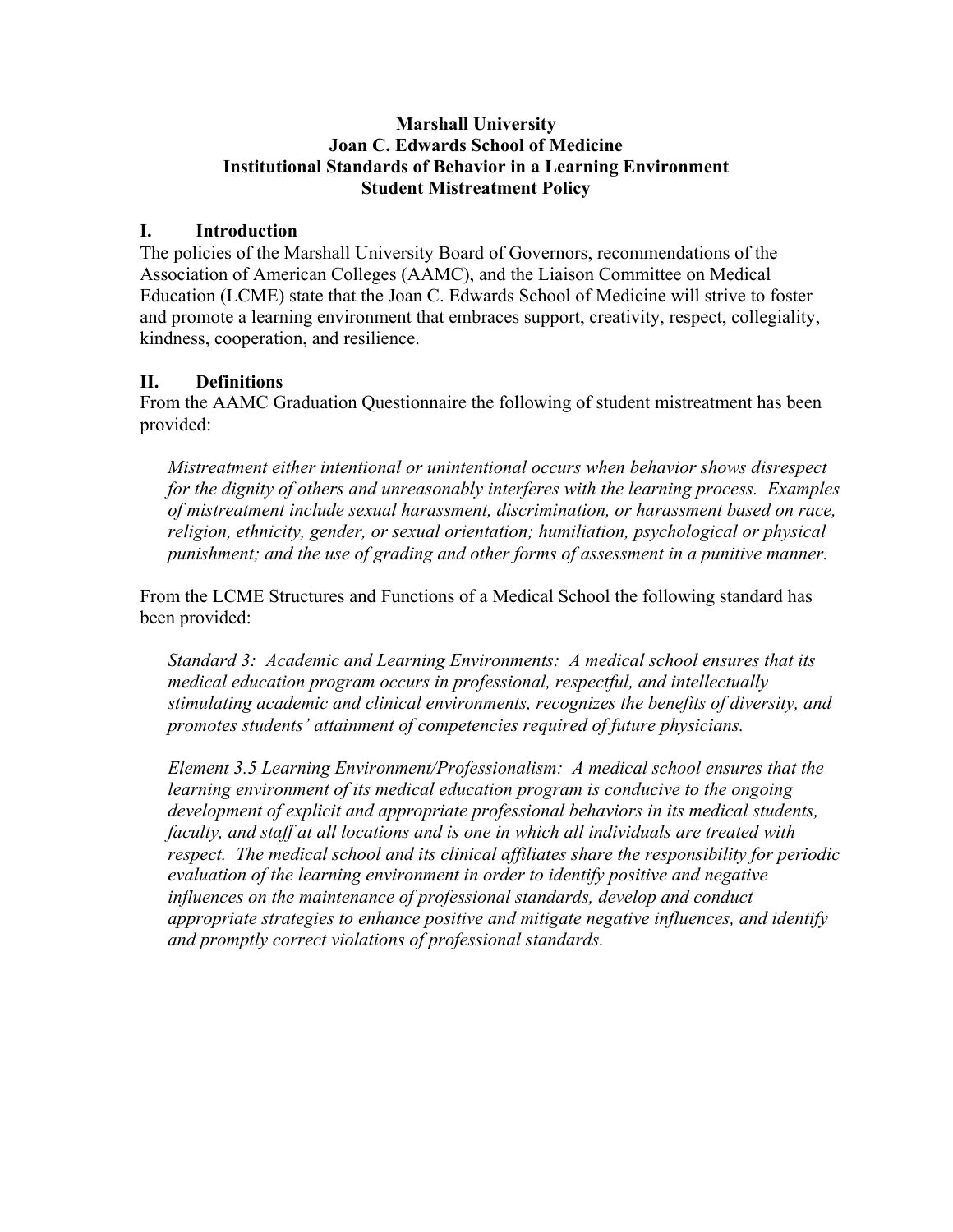*3.6 Student Mistreatment: A medical education program defines and publicizes its code of professional conduct for the relationship between medical students, including visiting medical students, and those individuals with whom students interact during the medical education program. A medical school develops effective written policies that address violations of the code, has effective mechanisms in place for a prompt response to any complaints and supports educational activities aimed at preventing inappropriate behavior. Mechanisms for reporting violations of the code of professional conduct are understood by medical students, including visiting medical students, and ensure that any violations can be registered and investigated without fear of retaliation.*

Physicians are held to high standards of professionalism. The medical learning environment should facilitate the skills and knowledge of collegial attitudes for effective, caring and compassionate health care. In order to nurture these skills, respect between teachers and students, staff and students, and between fellow students must be present. Those in authority are expected to role model these behaviors of high professionalism in their interactions with patients, family members, members of the health care team, staff and students.

It is acknowledged that the social and behavioral diversity of faculty, residents, staff and students may lead to alleged, perceived or real incidents of inappropriate behavior or mistreatment of individuals. Examples of inappropriate professional behaviors include, but are not limited to: (examples from LCME standards)

- Publically embarrassed or humiliated
- Threaten or actual physical harm
- Required to perform personal services
- Subjected to unwanted sexual advances
- Request to exchange sexual favors for grades or other rewards
- Denied opportunities for training or rewards based upon gender, race, ethnicity or sexual orientation
- Subjected to offensive, sexist remarks/names based upon race, ethnicity, gender or sexual orientation
- Received lower evaluations or grades solely because of race, ethnicity, gender, or sexual orientation rather than performance

## **III. Reporting Procedures**

The student considering making a report of mistreatment should first attempt to resolve the matter directly with the alleged offender. Students may consult with the Associate Dean of Student Affairs, Associate Dean of Academic Affairs, or the Associate Dean of Diversity & Inclusion at any time for assistance. Such informal consultation will be confidential unless precluded by safety of the student or University policy and procedure. Students have the right to report such incidents without fear of retribution or retaliation.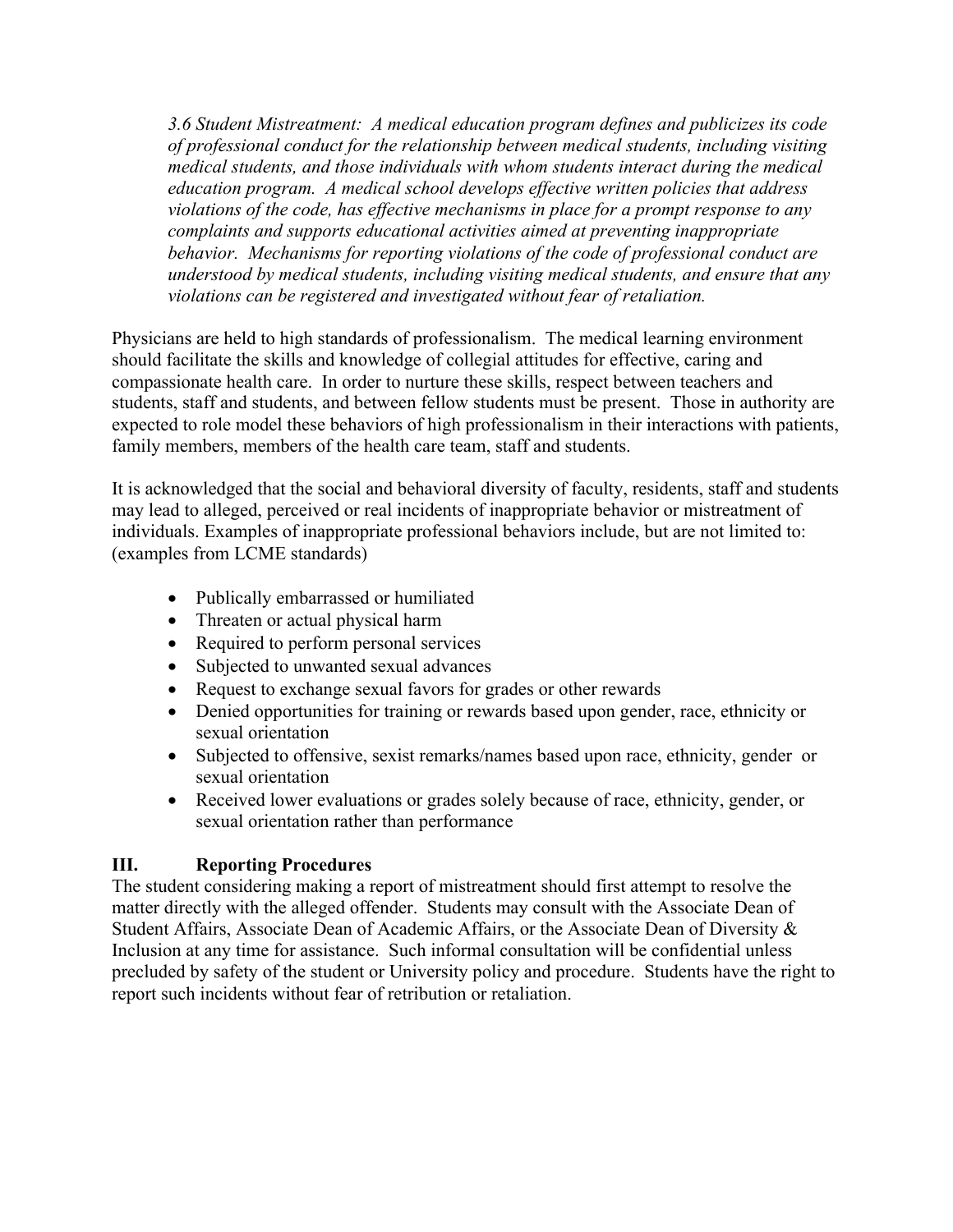If the informal consultation does not resolve the alleged offence, the student is encouraged to file a formal report via email or Doc Halo to the Associate Dean of Student Affairs, who will then begin to conduct a formal investigation, which will include:

- Interview the student
- If the mistreatment is alleged to have originated from a resident, the resident program director will be notified in writing. The program director is required to provide written documentation of the investigation and actions taken to the Associate Dean of Student Affairs within 10 days of notification
- If the mistreatment is alleged to have originated from a faculty member, the Associate Dean of Student Affairs will coordinate a formal investigation with the Assistant Dean of Academic Affairs. The Associate Deans will determine whether the matter should be referred to the Behavioral Integrity Committee or the Marshall University Office of Equity. If such determination is deemed necessary, the referral to the Behavioral Integrity Committee will be completed within 10 days.

If the student making a report wishes to remain anonymous, the student will be advised as to how the anonymity of the complaint will inhibit or prohibit further investigation. There may be individual circumstances in which the administrator to whom the incident was reported can address an anonymous complaint by talking to the clerkship director or chair of the department involved. Those individuals are authorized to take appropriate action if that can be done without disclosing the identity of the person making the report.

Anonymous reports may be submitted using the "Events Reporting" link posted under Student Resources of the main medical school webpage. Submitted anonymous reports are sent directly to the Associate Dean of Student Affairs and the Associate Dean of Academic Affairs. All anonymous reports will be reviewed jointly and in compliance with the investigation portion of the policy.

Any student alleging sexual harassment or unlawful discrimination will be referred to the Office of Equity/Title IX Coordinator.

## **IV. Behavioral Integrity Committee**

The Behavioral Integrity Committee membership will include two faculty members appointed by the Dean (one basic scientist and one clinician, one of whom will serve as the chair), the Vice Dean of Graduate Medical Education, and the Vice Dean of Medical Education and General Counsel for Marshall University (and/or designees appointed by the Dean). When a complaint is referred to the committee, the committee will meet to review the complaint within 30 days of referral. The committee may elect to solicit the facts in a manner it deems appropriate, reach a conclusion, and recommend a sanction to the Dean of the School of Medicine.

Recommendations must be made to the Dean of the School of Medicine by 30 days from the date of the referral to the committee. In all cases, the Behavioral Integrity Committee will have wide latitude to determine whether the recommendation will be informal (i.e. verification, guidance, and warning) or formal (possible administrative action). The degree of sanction will be proportional to the degree of the offense. If an alleged complaint is reported that involves a member of the committee, that individual will be recused.